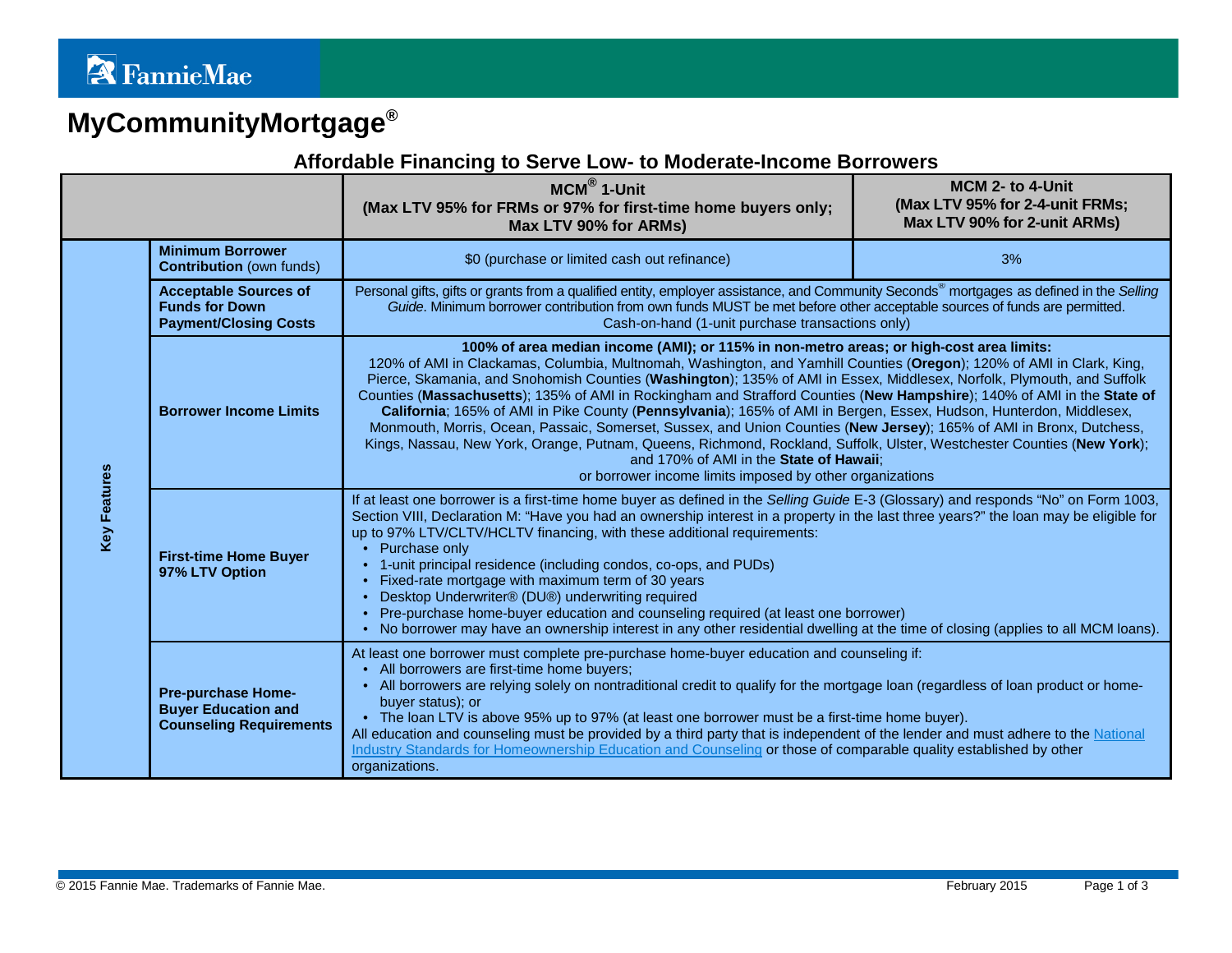|              |                                                                                                                                                              | $MCM^{\circledR}$ 1-Unit<br>(Max LTV 95% for FRMs or 97% for first-time home buyers only;<br>Max LTV 90% for ARMs)                                                                                                                                                         |                                                                                                                                                                                                                                                                                                                    | <b>MCM 2- to 4-Unit</b><br>(Max LTV 95% for 2-4-unit FRMs;<br>Max LTV 90% for 2-unit ARMs)                                      |  |  |
|--------------|--------------------------------------------------------------------------------------------------------------------------------------------------------------|----------------------------------------------------------------------------------------------------------------------------------------------------------------------------------------------------------------------------------------------------------------------------|--------------------------------------------------------------------------------------------------------------------------------------------------------------------------------------------------------------------------------------------------------------------------------------------------------------------|---------------------------------------------------------------------------------------------------------------------------------|--|--|
| Eligibility  | <b>Loan Purpose, Eligible</b><br><b>Products, and Term</b>                                                                                                   | Purchase or LCOR: Fully amortizing FRM, terms to 30 years (loans with LTVs >95% not eligible for LCOR)                                                                                                                                                                     |                                                                                                                                                                                                                                                                                                                    |                                                                                                                                 |  |  |
|              |                                                                                                                                                              | <b>ARMs</b><br>(max)                                                                                                                                                                                                                                                       | MBS delivery: Fully Amortizing 5/1, 7/1, and 10/1 ARMs (CMT or<br>LIBOR), terms to 30 years                                                                                                                                                                                                                        | 3- and 4-unit properties not eligible for ARMs                                                                                  |  |  |
|              |                                                                                                                                                              | <b>LTV</b><br>90%                                                                                                                                                                                                                                                          | Whole loan delivery with pricing available in eCommitting™,<br>eCommitONE®, or Pricing & Execution - Whole Loan: Fully<br>Amortizing 5/1 (LIBOR), terms to 30 years                                                                                                                                                |                                                                                                                                 |  |  |
|              | <b>Occupancy and Property</b><br><b>Type</b>                                                                                                                 |                                                                                                                                                                                                                                                                            | Owner-occupied principal residence, including eligible condos, co-ops, and<br>PUDs (no manufactured housing)                                                                                                                                                                                                       | Owner-occupied principal residence (no condos,<br>co-ops, or manufactured housing)                                              |  |  |
|              | <b>Mortgage Insurance (MI)</b><br>Coverage                                                                                                                   |                                                                                                                                                                                                                                                                            | 18% for 95.01 - 97.00% • 16% for 90.01 - 95.00% • 12% for 85.01 - 90.00% • 6% for 80.01 - 85.00%<br>(MCM loans not subject to the LLPA for minimum MI coverage)                                                                                                                                                    |                                                                                                                                 |  |  |
|              | <b>Financed MI</b>                                                                                                                                           |                                                                                                                                                                                                                                                                            | Up to max. LTV for the transaction (95% or 97%) including the financed MI for<br><b>FRMs</b><br>Up to 90% LTV including the financed MI for ARMs                                                                                                                                                                   | Not available                                                                                                                   |  |  |
|              | <b>CLTV Limits and</b><br><b>Subordinate Financing</b>                                                                                                       |                                                                                                                                                                                                                                                                            | CLTV max. 105% for FRMs with Community Seconds® only;<br>LTV/CLTV > 95% up to max. 97% if at least one borrower is a first-time home buyer<br>CLTV max. 95% for FRMs with subordinate financing (non-Community Seconds)<br>CLTV max of 90% for ARMs with subordinate financing (with or without Community Seconds) |                                                                                                                                 |  |  |
| Underwriting | <b>Desktop Underwriter (DU)</b>                                                                                                                              |                                                                                                                                                                                                                                                                            | Available through DU using the "Additional Data" screen; select "MyCommunityMortgage." DU recommendation of<br>Approve/Eligible is eligible for MCM. Qualifying ratios, reserves, and income requirements are determined by DU.                                                                                    |                                                                                                                                 |  |  |
|              | <b>Manual Underwriting</b><br>(Limited waiver of<br>representations and<br>warranties does not apply.<br>LTVs >95% not eligible for<br>manual underwriting.) | Use manual underwriting if (1) the DU recommendation is other than Approve/Eligible,<br>(2) there is not at least one borrower with a traditional credit history, or<br>(3) Community Solutions™ or Community HomeChoice™ flexibilities are needed to qualify the borrower |                                                                                                                                                                                                                                                                                                                    |                                                                                                                                 |  |  |
|              |                                                                                                                                                              | Representative minimum credit scores for manual underwriting (or use enhanced credit evaluation).<br>(Minimum could be higher for certain reserves and debt-to-income ratios; see the Eligibility Matrix.)                                                                 |                                                                                                                                                                                                                                                                                                                    |                                                                                                                                 |  |  |
|              |                                                                                                                                                              |                                                                                                                                                                                                                                                                            | 660 or higher, per the <b>Eligibility Matrix</b>                                                                                                                                                                                                                                                                   | 700 or higher, per the Eligibility Matrix                                                                                       |  |  |
|              |                                                                                                                                                              | Benchmark qualifying ratio follows Fannie Mae standard Selling Guide (Section B3-6-02) for manual underwriting;<br>additional flexibilities permitted with Community Solutions and Community HomeChoice                                                                    |                                                                                                                                                                                                                                                                                                                    |                                                                                                                                 |  |  |
|              |                                                                                                                                                              | <b>Reserves for manual underwriting:</b>                                                                                                                                                                                                                                   |                                                                                                                                                                                                                                                                                                                    |                                                                                                                                 |  |  |
|              |                                                                                                                                                              |                                                                                                                                                                                                                                                                            | Minimum none or up to 6 months, per the <b>Eligibility Matrix</b> (based on credit<br>score, DTI ratio, and FRM or ARM)                                                                                                                                                                                            | Minimum 2 months or up to 12 months, per the<br><b>Eligibility Matrix (based on credit score, DTI</b><br>ratio, and FRM or ARM) |  |  |